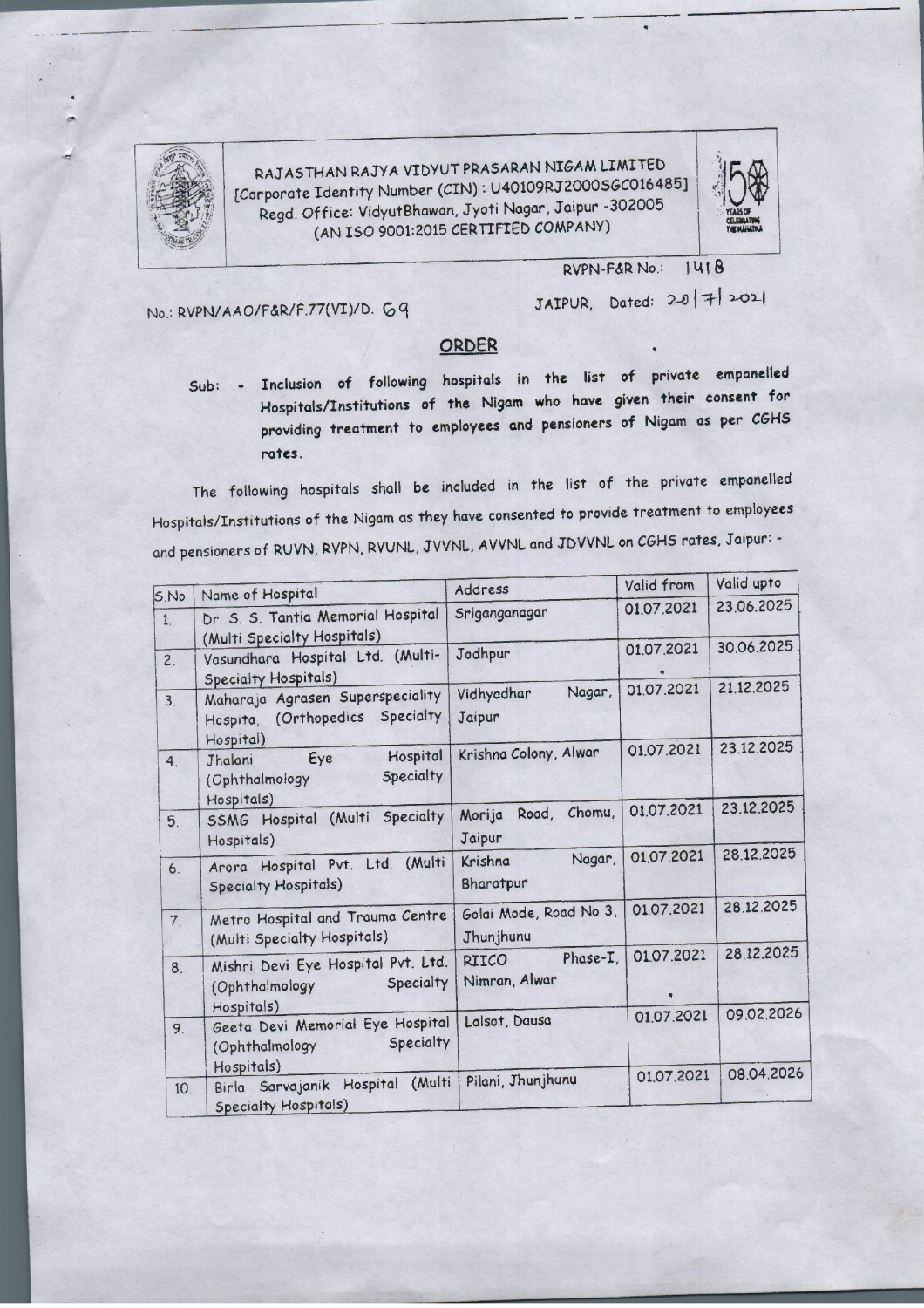| 11. | Jaipur Doorbeen Hospital (ENT                                                                      | Road,<br>New Sanganer        | 01.07.2021 | 08.04.2026 |
|-----|----------------------------------------------------------------------------------------------------|------------------------------|------------|------------|
| 12. | <b>Specialty Hospitals)</b><br>Prodeep Hospital & Fracture Clinic                                  | Jaipur<br>Gate.<br>Be-Narain | 01.07.2021 | 08.04.2026 |
| 13. | (Multi Specialty Hospitals)<br>Hospital<br>Eye<br>Memorial<br>K.C.<br>Specialty<br>(Ophthalmology) | Bharatpur<br>Jaipur          | 01.07.2021 | 19.04.2026 |
| 14. | Hospitals)<br>Marwar Hospital (Multi Specialty                                                     | Road,<br>Mandore<br>Jodhpur  | 01.07.2021 | 14.06.2026 |
| 15. | Hospitals)<br>Specialty<br>(Multi<br>Hospital<br>CP                                                | City, Sawai<br>Gangapur      | 01.07.2021 | 14.06.2026 |
| 16. | Hospitals)<br>Eternal Heart Care Centre and<br>Research Institute Pvt Ltd. (Multi                  | Madhopur<br>Jaipur           | 01.07.2021 | 14.06.2026 |
| 17. | <b>Specialty Hospitals)</b><br>Dr. Virendra Laser, Phaco Surgery                                   | Jaipur                       | 01.07.2021 | 17.06.2026 |
|     | Hospital<br>Eye<br>Centre-<br>Specialty<br>(Ophthalmology                                          |                              |            |            |
| 18. | Hospitals)<br>New Delhi Centre for Sight Ltd.<br>Specialty<br>(Ophthalmology)<br>Hospitals)        | Malviya Nagar, Jaipur        | 01.07.2021 | 29.06.2026 |

This bears the approval of Chairman and Managing Director, RVPN

By Order,

By Order,<br> **Altimes 1996**<br> **Counts Officer** 

Chief Accounts Officer (P&F)

Copy to the following for information and circulation in various offices under their jurisdiction and control:

1. The Secretary (Admn.), RVPN, Jaipur.

---------~

- 2. The Chief Controller of Accounts, RVPN, Jaipur.
- 3. The Chief Engineer (PP&D/IT/Procurement/MPT&S/NPP&RA/LD/Controcts/Civil), RVPN, Jaipur.
- . 4. The Zonal Chief Engineer (T&C), RVPN, Jaipur/Ajmer/Jodhpur.
- 5. The Additional Chief Engineer (Civil), RVPN, Jaipur/Ajmer/Jodhpur.
- 6. The, Chief Personnel Officer RVPN, Jaipur.
- 7. The Joint Director Corporate Affairs (cum Company Secretary), RVPN, Jaipur.
- 8. The Controller of Internal Audit, RVPN, Jaipur.
- 9. The Chief Accounts Officer (A/Cs & W&M/P&C/PP&D/P&f-Cont./EA-Cash}, RVPN, Jaipur.
- 10. The RCAO, RVPN, Jaipur/Ajmer/Jodhpur Zone, RVPN, Jaipur/Ajmer/Jodhpur.
- 11. The Joint Legal Remembrancer, RVPN, Jaipur.
- 12. The Joint Director Personnel, RVPN, Jaipur.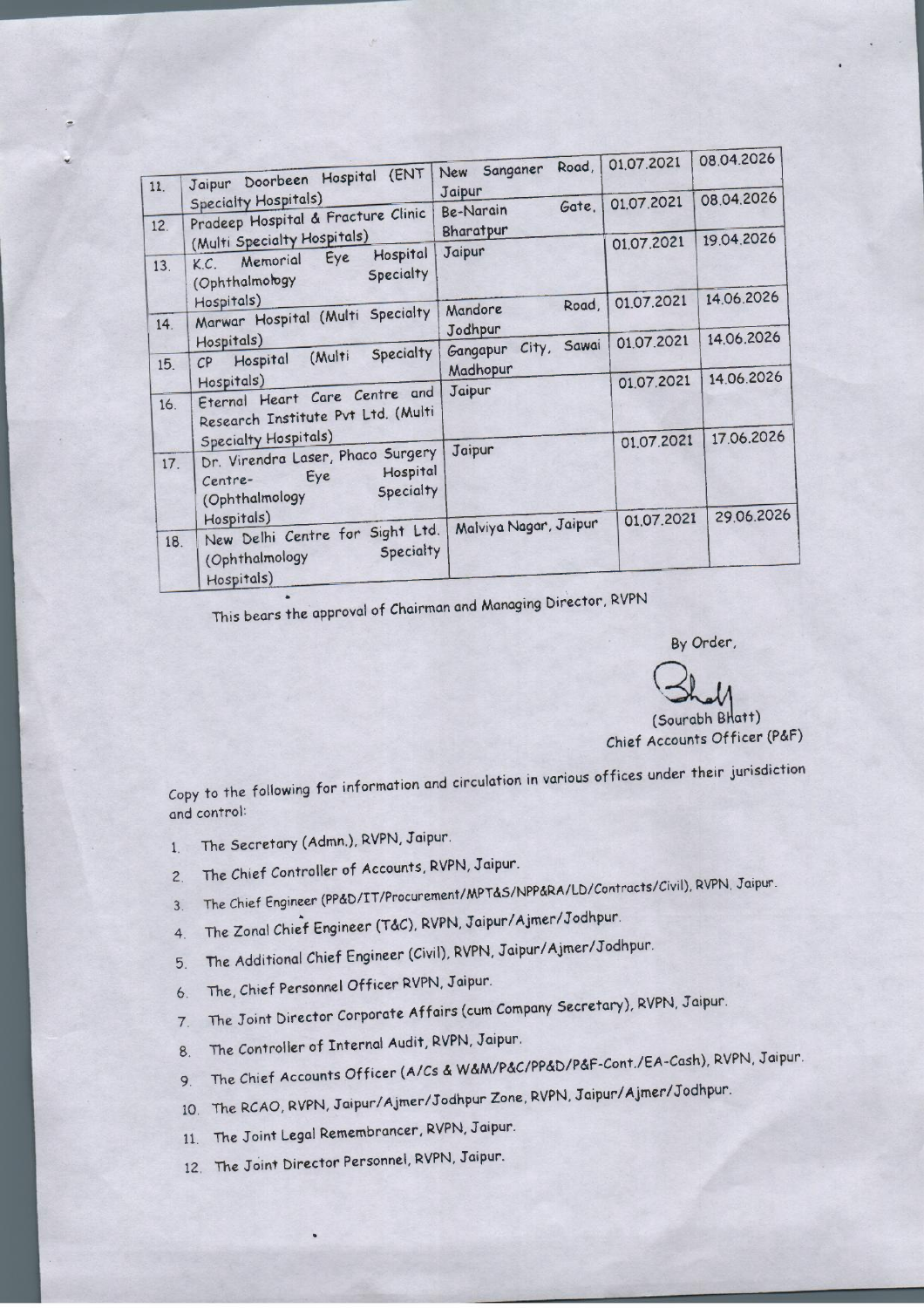

Syan (Pawan Kumar Nishad) Asstt. Accounts Officer I (F&R)

Note: Orders are also available on the Nigam's website www.energy.rajasthan.gov.in/rvpn

## JODHPUR VIDYUT VITRAN NIGAM LTD.

Corporate Identity Number (CIN) -U40109RJ2000SGC016483 Regd. Office: New Power House, Jodhpur- 342003 Phone No: 0291-2742232 : Fax No: 0291-5106031 Email:caobrju@gmail.com Web site: energy.rajasthan.gov.in/jdvvnl

No. F.1 ()/Jd.VVNL /Ju. /CAO (B&R)/AO (Control) /S.Estt. /D.: 643 Dt. 2/8/2)

Subject:- Inclusion of hospitals in the list of private empanelled Hospitals/ Institutions of the Nigam who have given their consent for providing treatment to employees and pensioners of Nigam as per CGHS rates.

Copy submitted/forwarded to the following for information and circulation in various offices under their jurisdiction and control:-

- 1. The Secretary (Admn.), JDVVNL. Jodhpur.
- 2. The Company Secretary, JdVVNL, Jodhpur.
- 3. The Chief Engineer(
- ), JdVVNL,................ 4. The Addl . Chief Engineer (
- ), JdVVNL, ........... 5. The Chief Accounts Officer (
- 6. The Addl. Superintendent of Police (Vig.), JdVVNL, Jodhpur.
- 7. The Dy. Superintendent of Police (Vig.), JdVVNL, Jodhpur/Jalore/Bikaner.
- ), JdVVNL,...... 8. The Superintending Engineer (
- 9. The Superintending Engineer (IT), Jodhpur Discom, Jodhpur for uploading the order on Jodhpur Discom's site.
- 10. The TA to Managing Director, JdVVNL, Jodhpur/Jaipur.